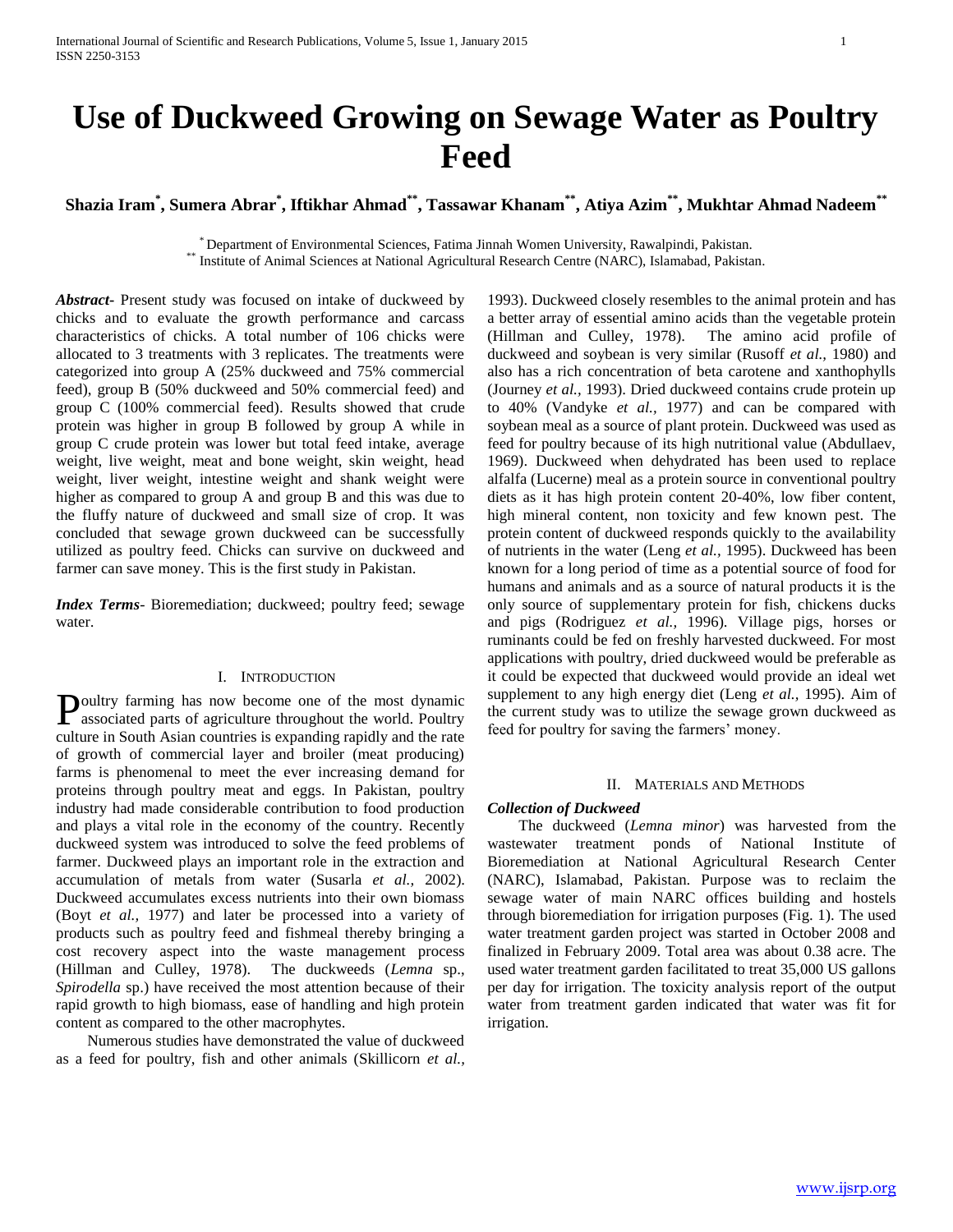

Used-Water treatment management at National Agriculture research Center

**Fig. 1 Bioremediation ponds for treatment of sewage water.**

 After collection of duckweed from pond 4 and 5, the samples were brought in laboratory for analysis and rinsed in distilled water to remove dust and stored in refrigerator for further procedure (freezing and drying). There were two types of duckweed, small leaves duckweed and large leaves duckweed. Duckweed (*Lemna minor*) was dried in the air for 30 days without sun-drying. Small and large leaves were mixed together and then milled to fine particles after mixed with the commercial feed (standard diet) (table 1) according to the required percentages (Khanum *et al.,* 2005).

## **Table 1. Ingredients of commercial feed of chicks.**

| <b>Ingredients</b> | Percentage | <b>Ingredients</b> | <b>Percentage</b> |
|--------------------|------------|--------------------|-------------------|
| Corn               | 44.00      | Sunflower meal     | 6.00              |
| Rice               | 10.00      | Marbel chips       | 0.70              |
| Rice polish        | 7.00       | Dicalcium phos     | 1.57              |
| Wheat bran         | 3.90       | L-lysine           | 0.20              |
| C. gluten meal 60% | 0.70       | Lysine sulphate    | 0.27              |
| Rapeseed meal      | 3.00       | DL-methionine      | 0.13              |
| Canola meal        | 10.30      | Sod.Chlorine       | 0.35              |
| Guar meal          | 1.00       | Threonine          | 0.08              |
|                    |            |                    |                   |

| Soyabean meal | 10.30 | Phyzyme | 0.00 |
|---------------|-------|---------|------|
| Oil           | 1.260 | Allzyme | 0.00 |
| Premix        | 0.50  |         |      |

 In composition of feed, crude protein, dry matter, ether extract, fiber, ash, gross energy, nitrogen free extract (NFE), K, P, Na Ca and afflatoxin were examined and in addition small leaves, large leaves, mixture of small and large leaves and composition of duckweed and commercial feed after mixing were also analyzed (AOAC, 1994).

# *Chicks rearing and dietary treatment*

 A total number of 106 chicks were procured from - commercial hatchery. Experiment was designed with 3 treatments using 3 replicates each having  $11$  to  $13$  chicks. These chicks were raised indoors on deep litter system. The chicks were kept up to 4 weeks of age. The experiment was conducted during June, 2010.

In housing, the chicks were provided with 1 square feet space per bird. Lighting schedule was practiced throughout the experiment as well as standard brooding and rearing temperature was maintained.





**Fig. 2 Housing system of chicks.**

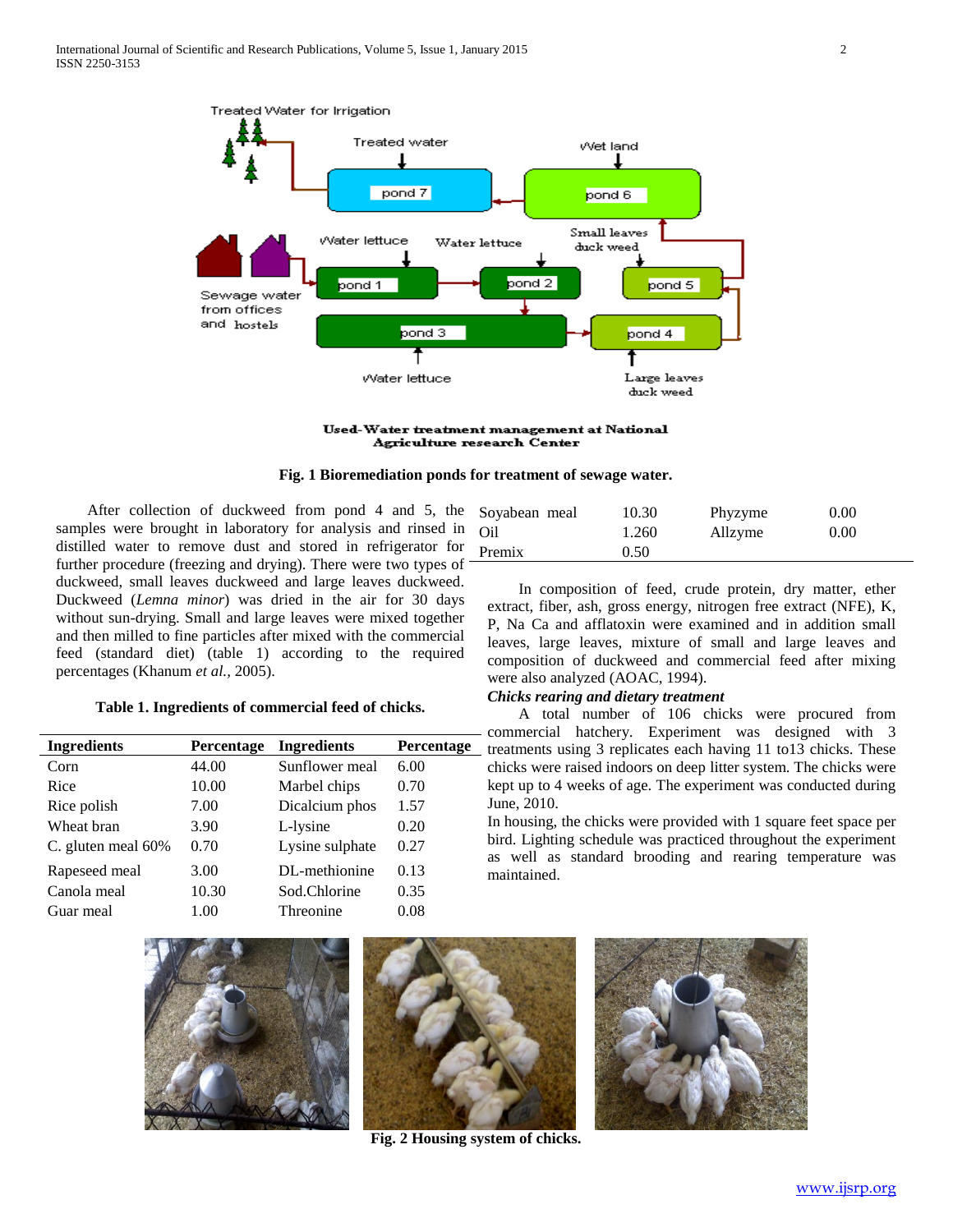all the time in the pens as well as vaccination was also provided to the chicks (Table 2).

| Days     | <b>Vaccination</b> | <b>Nature</b> |
|----------|--------------------|---------------|
| Day-01   | IB                 | Eye-Drop      |
| Day-06   | ND                 | Eye-Drop      |
| $Day-10$ | <b>IBD</b>         | Eye-Drop      |
| $Day-15$ | HP                 | Injection     |
| $Day-20$ | IBD                | Eye-Drop      |
| $Day-24$ | ND + IB            | Eye-Drop      |

## **Table 2. Chick's vaccination.**

## *Statistical analyses*

 Data regarding weight of bird, weight gain per bird, weight gain per bird per day, feed intake, intake per bird per day and feed conversion ratio was recorded analyzed with Complete Randomized Design (CRD) with two factor factorial analysis of variance by using Minitab software. For significant P-value, least significant difference (LSD) was determined for mean comparison at 5% level.

## III. RESULTS AND DISCUSSION

 Duckweed closely resembles to the animal protein and has a better array of essential amino acids than the vegetable protein (Hillman *et al.,* 1978). The amino acid profile of duckweed and soybean is very similar (Rusoff *et al.,* 1980) and also has a rich concentration of beta carotene and xanthophylls (Journey *et al.,* 1993). Dried duckweed contains crude protein up to 40% (Vandyke *et al.,* 1977) and can be compared with soybean meal as a source of plant protein. Duckweed was used as feed for poultry because of its high nutritional value (Musaffarov *et al.,* 1968). It has great potential as feed for poultry, and has high moisture content (Leng, 1995). In present study large leaves duckweed has high dry matter (DM), crude protein (CP), ether extract (EE), crude fiber (CF), N and aflatoxin compared to small leaves and mixed leaves duckweed. The ash content was higher in small leaves whereas nitrogen free extract was higher in mixed leaves of duckweed (Table 3).

|                    | Small  | Large  | Mixture of small |
|--------------------|--------|--------|------------------|
| Composition        | leaves | leaves | & large leaves   |
| DM                 | 4.62   | 6.53   | 3.77             |
| CP                 | 25.30  | 29.67  | 24.01            |
| EE                 | 6.91   | 7.30   | 1.37             |
| CF                 | 10.73  | 11.14  | 10.21            |
| Ca                 | 3.99   | 4      | 4.75             |
| P                  | 1.17   | 0.94   | 1.16             |
| N                  | 4.04   | 4.74   | 3.84             |
| Na                 | 0.67   | 0.426  | 1.8              |
| K                  | 1.205  | 1.225  | 4.75             |
| Ash                | 28.03  | 19.00  | 23.69            |
| Nitrogen<br>free   |        |        |                  |
| extract            | 32.89  | 32.89  | 40.72            |
| Aflatoxin (ppb) 55 |        | 76     |                  |
| Gross<br>energy    |        |        |                  |
| (MJ/kg)            | 12.31  | 12.89  | 12.7             |

 Duckweed was mixed with the commercial feed categorized into group A, B and C according to composition (Table 3). The dry matter contents of all groups were almost similar. Crude protein was higher (22.67 %) in group B while in group A it was 21.0% but in group C it was very lower (20.65%).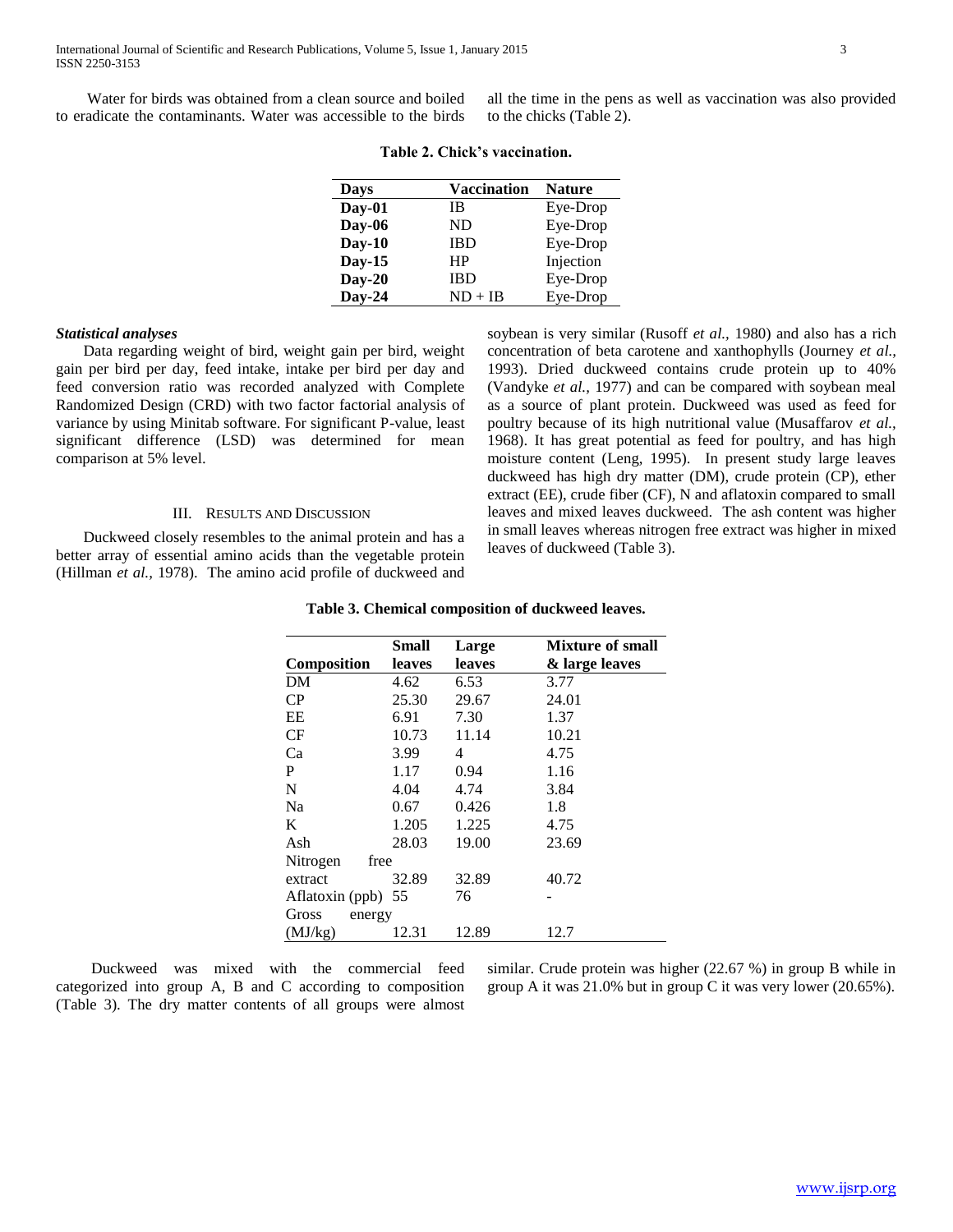| <b>Composition Group A</b> |       | Group B | Group C |
|----------------------------|-------|---------|---------|
| DM                         | 92.41 | 92.05   | 92.46   |
| CP                         | 21.0  | 22.67   | 20.65   |
| EE                         | 4.54  | 3.65    | 5.97    |
| CF                         | 5.57  | 5.89    | 4.17    |
| Ca                         | 0.9   | 1.6     | 0.4     |
| P                          | 0.82  | 0.73    | 0.72    |
| Na                         | 0.12  | 0.17    | 0.07    |
| K                          | 0.53  | 1.23    | 4.75    |
| Ash                        | 13.18 | 19.55   | 7.22    |
| <b>NFE</b>                 | 55.71 | 48.24   | 61.99   |
| Gross<br>energy            |       |         |         |
| (MJ/kg)                    | 10.2  | 12.5    | 16.175  |

**Table 4. Composition of duckweed and commercial feed after mixing.**



**Fig. 3a Average weight per bird in different treatments.**



**Fig. 3b Average weight gain per bird in different treatments.**



**Fig. 3c Average weight gain per bird per day in different treatments.**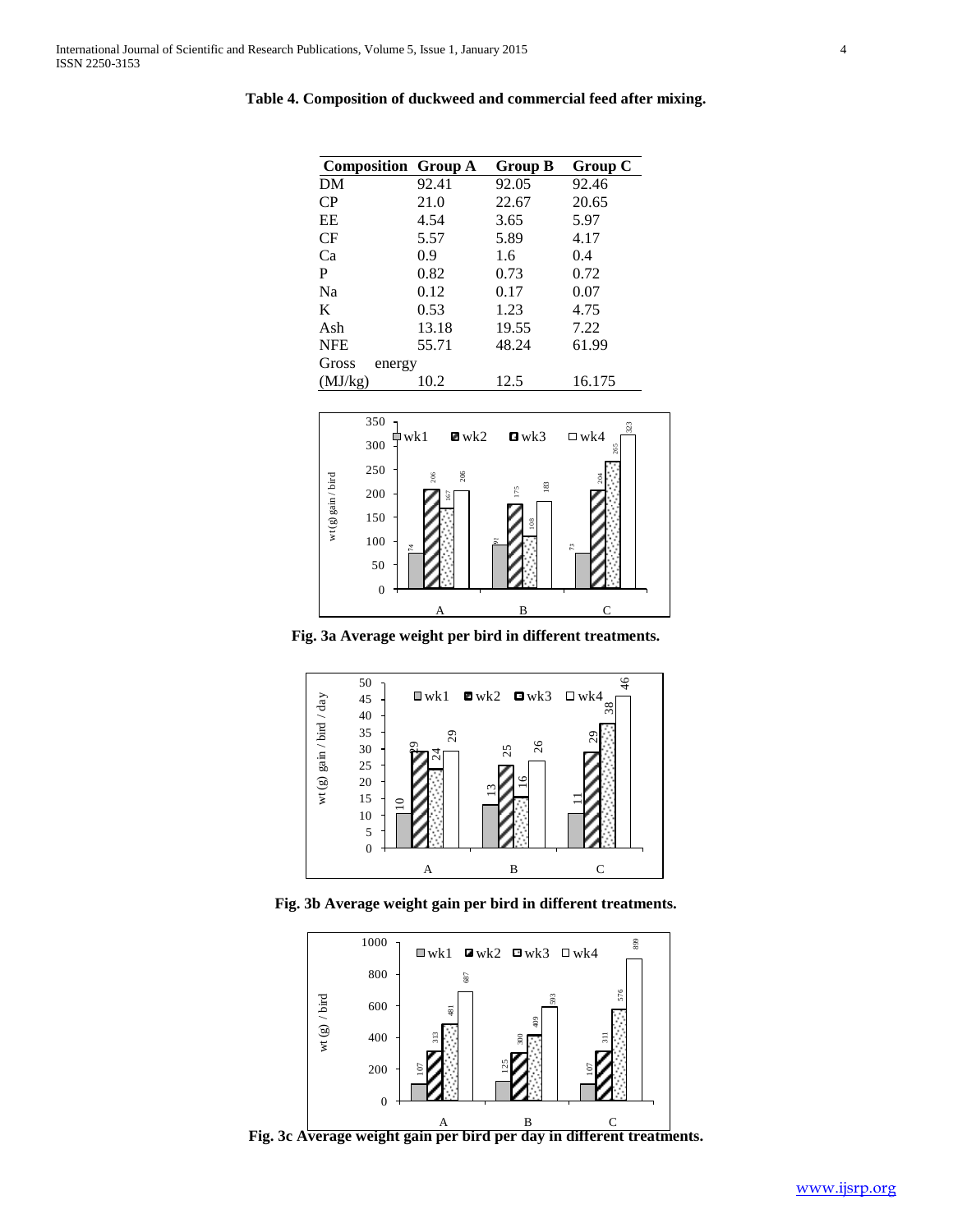The gross energy was higher in group C (16.175 MJ/kg) and in group A and B it was lower (10.21, 2.5MJ/kg). Crude fiber (5.89%), calcium (1.60%), sodium (17%) and ash (19.55%) were higher in group B whereas nitrogen free extract (61.99%) and ether extract (5.97%) was higher in group C. Gross energy was higher (16.175 MJ/kg) in group C (commercial feed) and low in group B (12.5 MJ/kg) and A (10.2 MJ/kg).

 In the beginning of study, the weight of chicks in all treatments was same. During third and  $4<sup>th</sup>$  week, weight of chicks was higher in group C followed by group A and B (Fig 3a). In case weight gain per bird there was no significant difference in weight during  $1<sup>st</sup>$  and  $2<sup>nd</sup>$  week but during week  $3<sup>rd</sup>$  and  $4<sup>th</sup>$  week, weight was higher in group C (Fig 3c). In case of average weight gain, the weight was higher in group C (Table 5). Similar studies was conducted by Ngamsaeng *et al.* (2004) on 24 Muscovy ducks in order to evaluate the protein quality in water spinach (WS) or duckweed (DW) alone or mixed (WS+DW) and they reported average daily gain was highest for ducks fed diet DW (22.4 g/bird/day) and lowest when fed diet WS (6.2 g/bird/day).

Khang, (2003) found Chicks fed DW had somewhat higher weight gains (8.3 g/day) compared with chicks fed the diets without DW (7.8 g/day) but no differences were seen in between diets with different CP levels. Khanum *et al.* (2005) reported the final live weight and average daily body weight gain were significantly lower in the control diet but were not different between duckweed diets. Samnang (1999) found in the station, soyabean supplemented chickens grew faster than duckweed supplemented.

 The growth of very young broiler chickens may be retarded with increasing levels of *Lemna gibba* dehydrated meal in the diet whereas layer hens produced effectively (Haustein *et al.,* 1990a). The growth of chickens fed duckweed, group A and group B was less than the group C which consist of totally commercial feed (P=0.001). It was due to the low intake of chickens fed duckweed. Duckweed was eaten but the amount was less because the birds digestive tract adapts to the type and quantity of food available (Klasing, 1998).



**Fig. 4a Feed intake in different treatments.**



**Fig. 4b Feed intake per bird in different treatments.**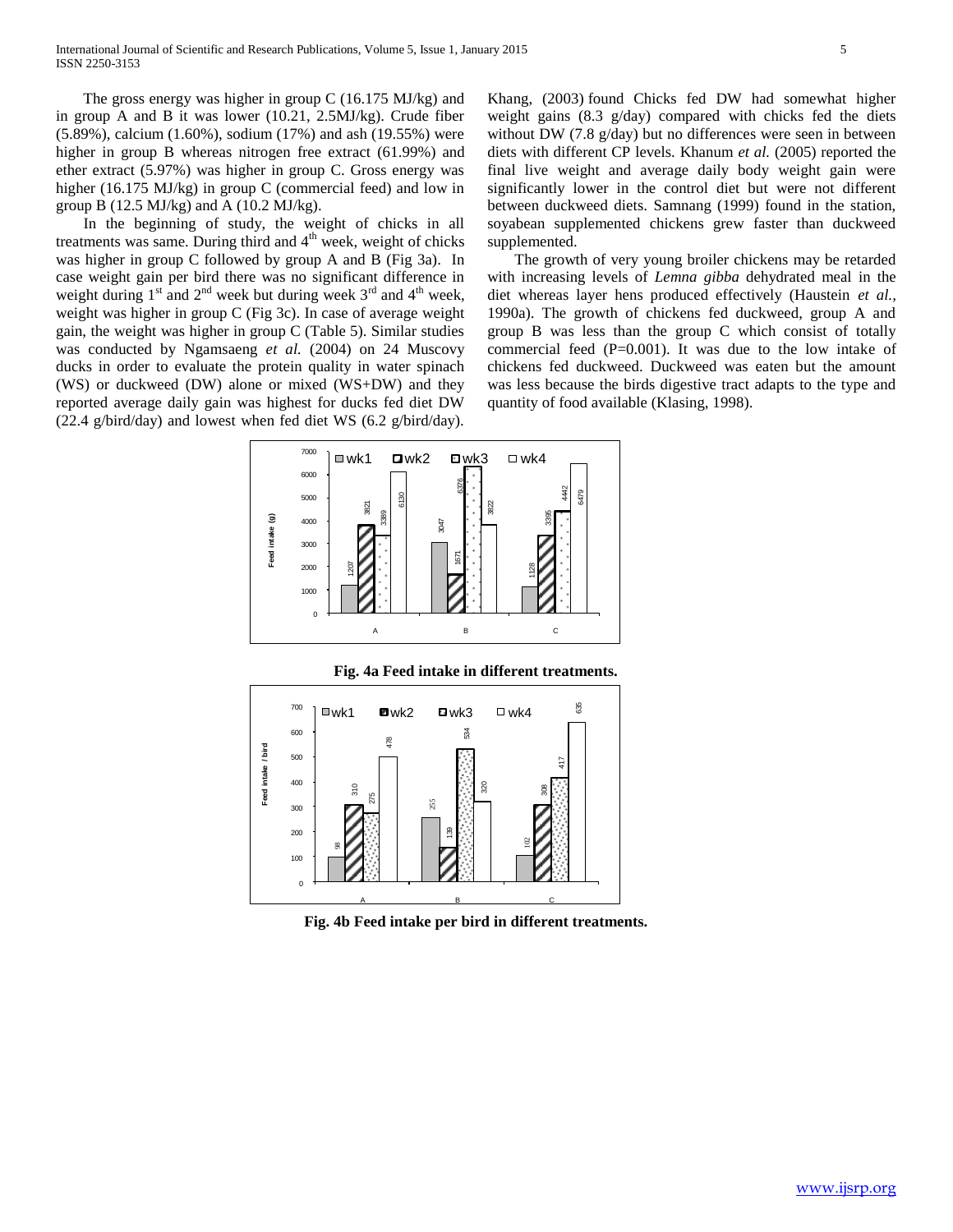

**Fig. 4c Feed intake per bird per day in different treatments.**

 During present investigation it was observed that the crop size of chicken fed duckweed was enlarged. This was due to the fluffy nature of duckweed as it absorbs more moisture as a result of which the crop size become enlarge. Duckweed was eaten but the amount was less than reported by Nguyen and Brian, (2004). The birds digestive tract adapts to the type and quantity of food available (Klasing, 1998). The greater size of crop in birds fed duckweed may be because of higher intake of fiber. As a result of which the group A and group B the chickens has low feed intake and due to this low intake the weight also reduce when compared to the group C which was offered no duckweed. Klasing, (1998) also reported that crop capacity increased on diets high in grass or leaves compared with a diet based on ground grains. The chickens with access to duckweed tended to have a lower carcass yield than control chickens, probably

because of higher contents in the digestive tract as indicated by large size of crop. Mortality rate was very low through out the experiment only two mortality was seen in the group C d and no mortality was observed in group A and group B. When postmortem of chicks were performed it was observed that these mortalities were not due to any disease but due to a litter which block the respiratory passage and becomes the cause of death (Figure 4abc, Table 5).

 Feed Conversion Ratio (FCR) is a measure of a bird's efficiency in converting [feed](http://en.wikipedia.org/wiki/Feed) [mass](http://en.wikipedia.org/wiki/Mass) into increased [body mass.](http://en.wikipedia.org/wiki/Body_mass) The smaller the FCR the more efficient birds are at converting feed to meat. FCR of group B was maximum and FCR of group C was minimum. So group C with smaller FCR, the birds were more efficient in converting feed to meat (Fig. 5, Table 5).



**Fig. 5 Feed conversion ratio in different treatments and weeks.**

**Table 5. Average weight/bird, weight gain per bird, weight gain per bird per day, feed intake, intake per bird per day and feed conversion ratio.**

|  |       | wt  | wt | Feed |     | wt/bird gain/bird gain/bird/day intake Intake/bird Intake/bird/day | <b>FCR</b> |
|--|-------|-----|----|------|-----|--------------------------------------------------------------------|------------|
|  |       |     |    |      |     |                                                                    |            |
|  | A 396 | 163 | 23 | 3637 | 295 | 42                                                                 | 1.72       |
|  | B 356 | 139 | 19 | 3729 | 311 | 44                                                                 | 2.2        |
|  |       |     |    |      |     |                                                                    |            |
|  | 473   | 216 | 30 | 3861 | 366 | 52                                                                 | 1.61       |
|  |       |     |    |      |     |                                                                    |            |

 At the end of the trail one chicken from each of the replicate was slaughter and record the weight of different organs. The chickens with access to duckweed (group A and group B) tended to had lower carcass yield than control chickens (group C), probably because of higher contents in the digestive tract as indicated by large size of crop. As shown in the table 6 the live weight of group C was very high (1013g) as compared to group A (811g) and group B (777g). Meat and bone weight was also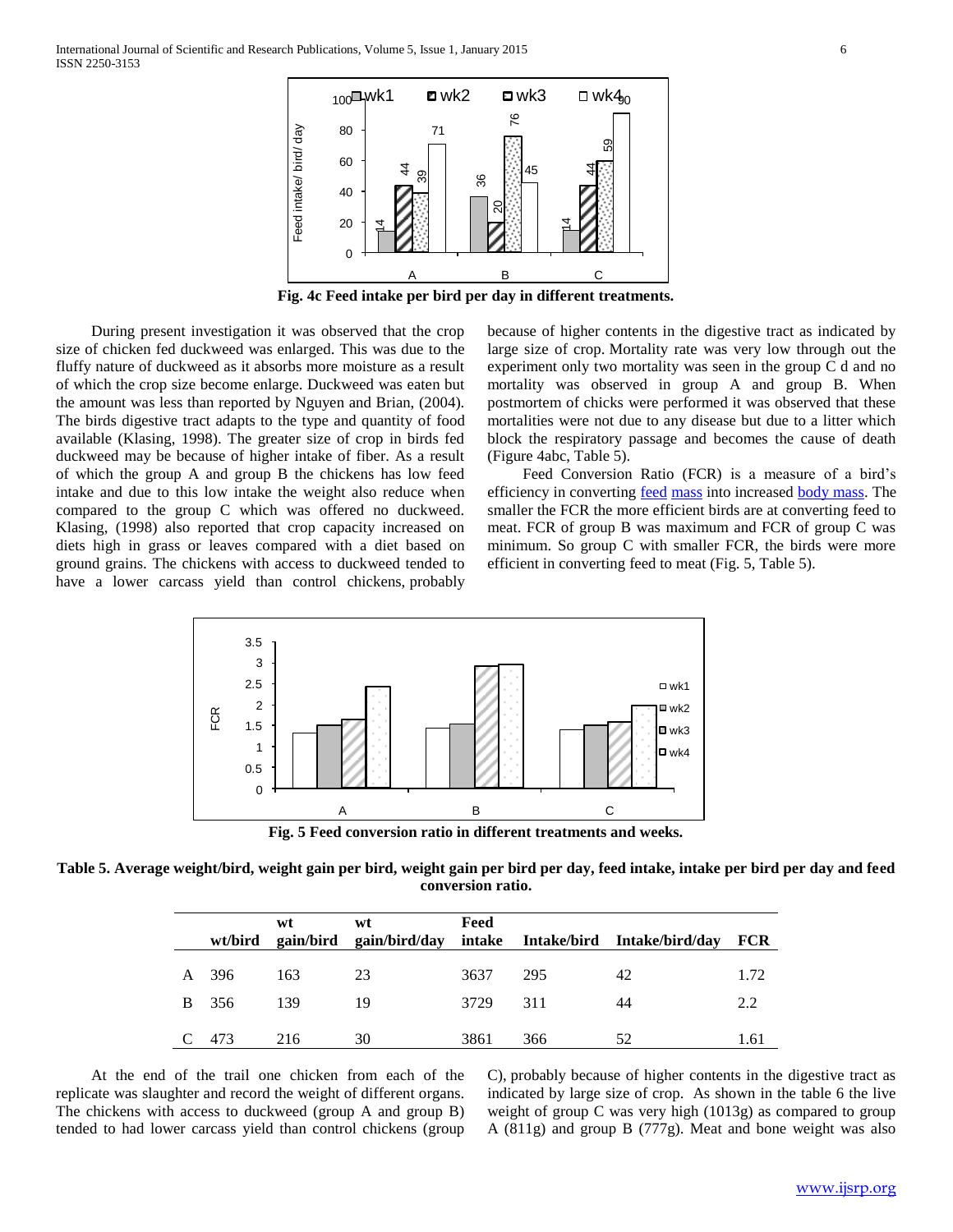high in group C (473g) compared to group A (383g) and group B (318g). Skin weight of group C was increased (141g) as compared to group A (97g) and group B (86g). The weight of other organs such as head, liver, intestine, gizzard with feed, empty gizzard, shank was high in the chicks belong to group C. After group C the weight of organ was high in the chicks belong to group A and weight of organs was less in the chicken belong to group B.

|  | Table 5. Mean values for carcass of chicks given duckweed as replacement for commercial feed. |  |
|--|-----------------------------------------------------------------------------------------------|--|
|  |                                                                                               |  |

| Organ weight (g)  |         |                |         |  |  |
|-------------------|---------|----------------|---------|--|--|
| Organs            | Group A | <b>Group B</b> | Group C |  |  |
| Live weight       | 811     | 777            | 1013    |  |  |
| Meat and Bone     | 383     | 318            | 473     |  |  |
| Skin              | 97      | 86             | 141     |  |  |
| Head              | 26      | 24             | 32      |  |  |
| Liver             | 23      | 25             | 35      |  |  |
| Heart             | 4       | 6              | 6       |  |  |
| Intestine         | 74      | 79             | 88      |  |  |
| Gizzard with feed | 32      | 29             | 32      |  |  |
| Empty gizzard     | 18      | 14             | 17      |  |  |
| Shank             | 33      | 31             | 42      |  |  |

 Kabir *et al.* (2005) found that body weight, feed intake, feed efficiency, protein efficiency, energy efficiency and profitability linearly declined as the proportion of duckweed increased in the diet. Duckweed did not affect on livability (P>0.05). The growth of very young broiler chickens may be retarded with increasing levels of *Lemna gibba* dehydrated meal in the diet whereas layer hens produced effectively (Haustein *et al.,* 1990a). Khanum *et al.* (2005) found that the final live weight and average daily body weight gain was significantly lower in the control diet but were not different between duckweed diets. Samnang, (1999) found that Soyabean supplemented chickens grew faster than duckweed supplemented. Khang (2003) conducted experiment in order to evaluate the effects of duckweed on the laying performance of local (Tau Vang) hens and concluded that egg production, egg quality, feed conversion and net profit are highest when fresh duckweed replaces 75% of the protein from roasted soya beans in a diet based on broken rice. Even at 100% of roasted soya beans replacement by duckweed, the egg production and margin of income over feed costs were better than on the control diet in which the supplementary protein came only from roasted soya beans.

## IV. CONCLUSION

 Sewage grown duckweed can be successfully utilized as poultry feed. The intake and growth rate of chicks offered duckweed was less due to the fluffy nature of duckweed but they survived. Preparation of duckweed does not require extra labor cost for growing and harvesting. It can be produced at house hold level and save farmers money but at commercial level where weight gain is preferred, duckweed does not perform well as chicks do not gain much weight. So the duckweed plant from the wastewater material can be converted into useful product.

#### ACKNOWLEDGEMENT

 The authors would like to thanks the Institute of Animal Sciences, National Agricultural Research Center, Islamabad for allowing the use of their facilities.

#### **REFERENCES**

- [1] Abdullaev, D. A. 1969. The use of common duckweed as green feed for chickens (In Russian).J. Uzbekskii. Bio. Cheskii. (USSR).13: 42-43.
- [2] AOAC. 1994. Official methods of analysis of association of official analytical chemists. Washington. D.C.
- [3] Boyt, F. L., S. E., Bayley and J. Zoltet. 1977. Removal of nutrients from treated municipal wastewaters by wetland vegetation. J. Water. Poll. Con. Feder, (49).
- [4] Haustein, A.T., R. H. Gilman, P. W. Skillicorn, V. Vergara, V. Guevara and A. Gastanaduy. 1990a. Duckweed. A useful strategy for feeding chickens: performance of layers fed with sewage-grown Lemnacea species. J.Poul. Sci. 69: 1835-1844.
- [5] Hillman, W. S. and D. D. Culley. 1978. The uses of duckweed. Ani. Sci. 66: 442-451.
- [6] Journey, W. K., P. Skillicorn and W. Spira. 1993. Duckweed AquacultureA new aquatic farming system for developing countries. World Bank, Washington.D.C.
- [7] Kabir, J., M. A. Islam, M. U. Ahamad and M. A. Howlider. 2005. Use of duckweed (Lemna minor) in the diet of broiler. J. Indian.Animal.Research. 39(1). Print ISSN : 0367-6722.
- [8] Khang, N. T. K. 2003. Use of Duckweed (Lemna Minor) as a protein supplement for local (Tau Vang) chicks, and growing and laying hens, MSc Thesis. Swedish University of Agricultural Sciences, Uppsala, Sweden.
- [9] Khanum, J., A. Chwalibog and K. S. Huque. 2005. Study on digestibility and feeding systems of duckweed in growing ducks. J. Livestock Research for Rural Development. 17 (5).
- [10] Klasing, K. C. 1998. Comparative Avian Nutrition. CAB International. British Library, London, UK.
- [11] Leng, R.A., J. H. Stambolie and R. Bell. 1995. Duckweed a potential highprotein feed resource for domestic animals and fish. Live. Stock. Res. Rural. Dev.7(1).
- [12] Muzaffarov, A. M., T. Taubayev, M. Abdiyev. 1968. The use of Lemna minor L. for poultry feeding (In Russian). J.Usbekskii Biologia Cheskii Journal (USSR). 12: 44-46.